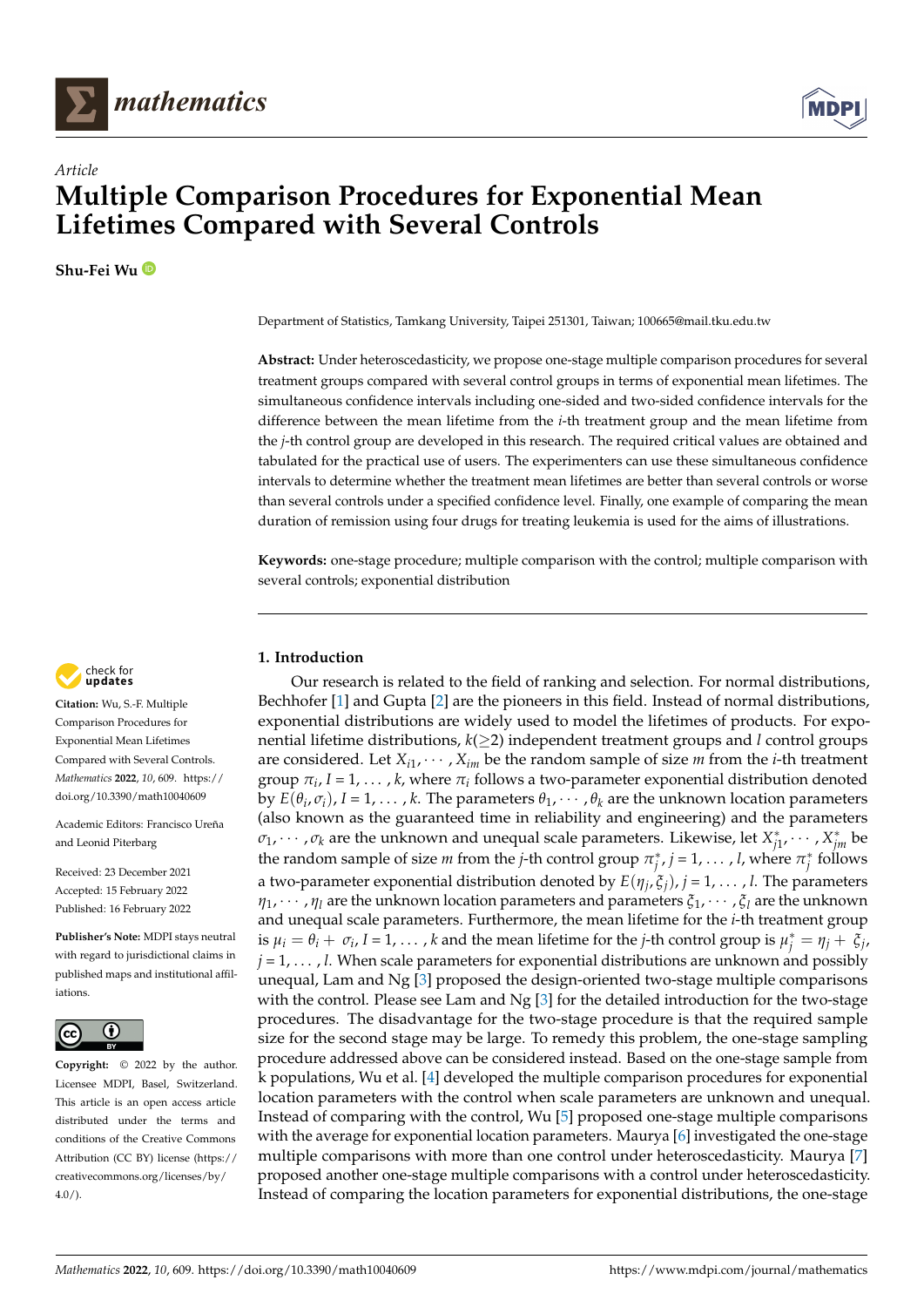multiple comparisons with the average in terms of mean lifetimes are proposed by Wu [\[8\]](#page-8-7). Unlike the multiple comparison procedure with the control based on mean lifetimes in Wu [\[8\]](#page-8-7), the aim and the novelty of this paper is to compare several treatment populations with more than one control populations based on the mean lifetimes. The research methodologies are addressed in Section [2](#page-1-0) by using the techniques in Lam's research ([\[9,](#page-8-8)[10\]](#page-8-9)). The research results in Wu [\[8\]](#page-8-7) can be treated as a special case of our proposed method in this paper when the number of control populations  $l = 1$ . Therefore, this paper has more general applications compared with the results in Wu [\[8\]](#page-8-7). In order to illustrate our proposed simultaneous confidence intervals in Section [2,](#page-1-0) we use an example of comparing two treatment drugs with two control drugs for treating leukemia in Section [3.](#page-4-0) In this example, each drug group consists of 20 patients and the dataset for each group passed the fitness test for exponential distribution by the use of the Gini test (Gail and Gastwirth [\[11\]](#page-8-10)). In Lawless [\[12\]](#page-9-0), they conducted a likelihood ratio asymptotic chi-squared test for the homogeneity of scale parameters and the results revealed that the scale parameters for four exponential distributions are significantly different. In Section [4,](#page-6-0) the conclusions related to our research methods are made.

#### <span id="page-1-0"></span>**2. Comparing with Several Controls for Exponential Mean Lifetimes**

For the one-stage sample  $X_{i1}, \cdots, X_{im}$  of size  $m$  from the *i*-th treatment group, we let *Y*<sup>*i*</sup> = min(*X*<sub>*i*1</sub>, ⋅ ⋅ ⋅ *, X<sub>im</sub>*) and *S*<sup>*i*</sup> =  $\sum_{j=1}^{m}$  (*X<sub>ij</sub>* − *Y<sub>i</sub>*)/(*m* − 1), *I* = 1, . . . , *k*. Likewise, for the one-stage sample  $X_{j1}^*$ ,  $\dots$  ,  $X_{jm}^*$  of size *m* from the *j*-th control group, we let  $Y_j^* = \min(X_{j1}^*$ ,  $\cdots$  ,  $X_{jm}^*$ ) and  $S_j^* = \sum_{t=1}^m (X_{jt}^* - Y_j^*) / (m-1)$ ,  $j = 1, \ldots, l$ .

Before we start to construct the simultaneous confidence interval (SCI) for  $\mu_i - \mu_j^*$ ,  $I = 1, \ldots, k, j = 1, \ldots, l$ , we need to consider the following random variables:

$$
G_i = \left(-mS_i/\sigma_i + m - m(Y_i - \theta_i)/\sigma_i\right) / \left(S_i/\sigma_i\right), I = 1, \dots, k \text{ and}
$$

$$
G_j^* = \left(-mS_j^* / \xi_j + m - m(Y_j^* - \eta_j) / \xi_j\right) / \left(S_j^* / \xi_j\right), j = 1, \dots, l.
$$

From Roussas [\[13\]](#page-9-1), they indicated that  $Q_i = 2(m-1)S_i/\sigma_i \sim \chi^2_{2m-2}$  and  $Q_j^* = 2(m-1)$  $S_j^*$  / $\zeta \sim \chi^2_{2m-2}$ , where  $\chi^2_{2m-2}$  represents a chi-squared distribution with 2*m* − 2 degrees of freedom (df). Furthermore,  $E_i = m(Y_i - \theta_i)/\sigma_i \sim Exp(1)$  and  $E_j^* = m(Y_j^* - \eta_j)/\zeta_j \sim Exp(1)$ , where *Exp*(1) represents a standard exponential distribution. In addition, the random variables  $E_i$ ,  $Q_i$ ,  $i = 1, ..., k$  and  $E_j^*, Q_j^*, j = 1, ..., l$  are stochastically independent.

In terms of  $E_i$ ,  $Q_i$ ,  $i = 1, ..., k$  and  $E_j^*, Q_j^*, j = 1, ..., l$ , the random variables  $G_i$ ,  $I = 1$ , ..., *k* and  $G_j^*$ , *j* = 1, ..., *l* can be rewritten as follows:

$$
G_i = \frac{-mS_i/\sigma_i + m - m(Y_i - \theta_i)/\sigma_i}{S_i/\sigma_i} = \frac{-2m(m-1)S_i/\sigma_i + 2(m-1)(m - m(Y_i - \theta_i)/\sigma_i)}{2(m-1)S_i/\sigma_i}
$$
  
= -m +  $\frac{2(m-1)(m-E_i)}{Q_i}$ 

and

$$
G_j^* = \frac{-mS_j^*/\xi_j + m - m(Y_j^* - \eta_j)/\xi_j}{S_j^*/\xi_j} = -m + \frac{2(m-1)(m - E_j^*)}{Q_j^*}.
$$

Once the independent random variables  $E_i \sim Exp(1)$  and  $Q_i \sim \chi^2_{2m-2}$  are generated, the random variable  $G_i$  can be thus generated,  $I = 1, \ldots, k$ . Likewise, once the independent random variables  $E_i$ ~ $Exp(1)$  and  $Q_i$ ~ $\chi^2_{2m-2}$ , are generated, the random variable  $G_j^*$  can be generated, *j* = 1, . . . , *l*.

Now we can propose the one-stage multiple comparison procedures for exponential mean lifetimes with several controls denoted by  $\mu_i - \mu_j^*$ ,  $I = 1, \ldots, k, j = 1, \ldots, l$  as follows: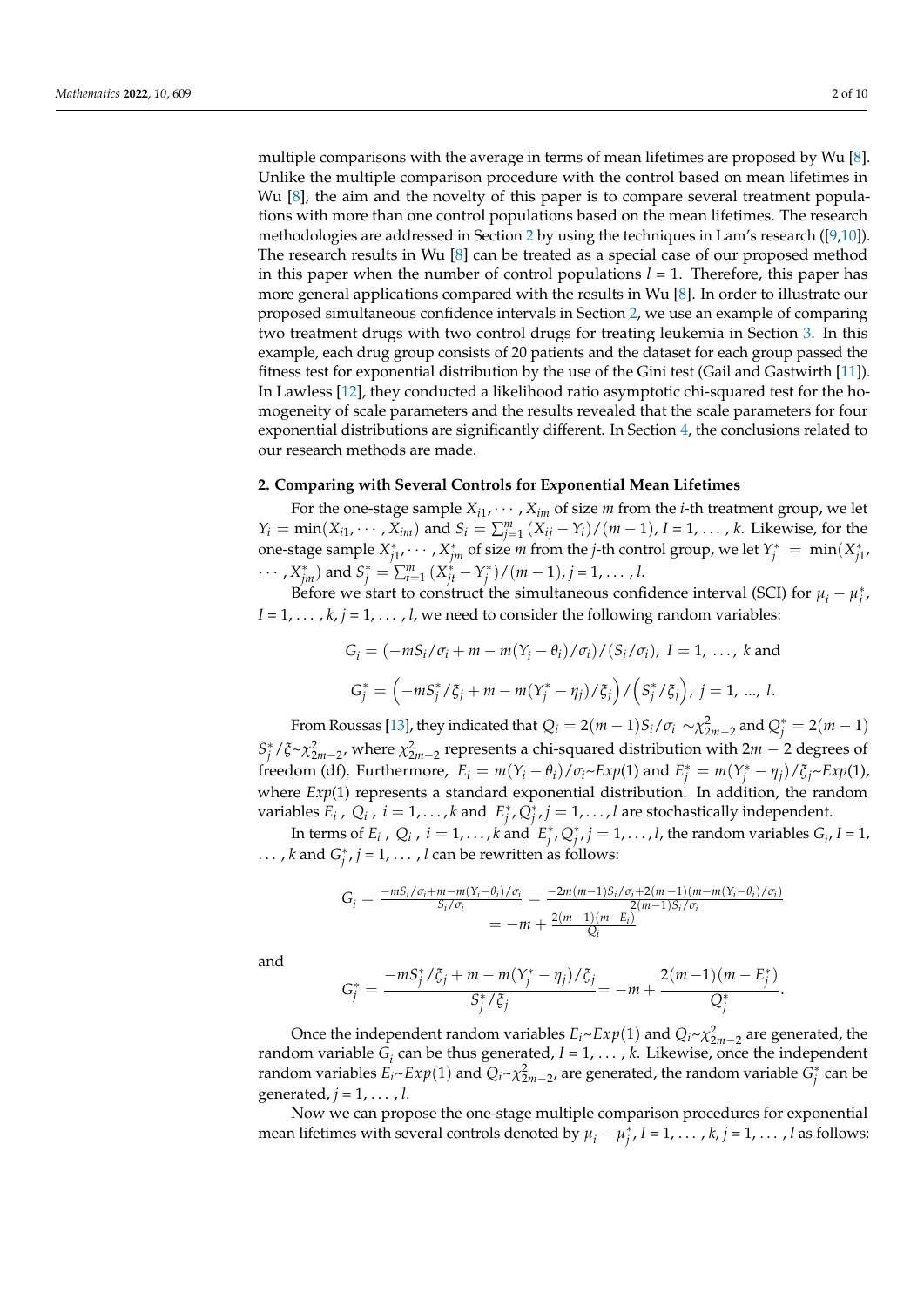**Theorem 1.** For a given  $0 < P < 1$ , let  $\widetilde{c} = \max_{i=1,\dots,k, j=1,\dots,l} (\frac{S_i}{m}, \frac{S_i^*}{m}),$ 

$$
G_i = \left(-mS_i/\sigma_i + m - m(Y_i - \theta_i)/\sigma_i\right) / \left(S_i/\sigma_i\right), I = 1, \dots, \text{ kand}
$$
  

$$
G_j^* = \left(-mS_j^* / \xi_j + m - m(Y_j^* - \eta_j) / \xi_j\right) / \left(S_j^* / \xi_j\right), j = 1, \dots, l.
$$

*We have the following results:*

*(a) If*  $\tilde{s}_U$  *is the 100P-th percentile of the distribution of*  $\max(-G_j^*, G_i, G_i - G_j^*, i = 1, \dots, k$ ,  $j = 1, \ldots, l$ , then we have

$$
P(\mu_i-\mu_j^* \leq Y_i+S_i-Y_j^*-S_j^*+\widetilde{cs}_{U}, i=1,\cdots,k, j=1,\ldots,l)\geq P.
$$

Thus,  $(-\infty, Y_i + S_i - Y_j^* - S_j^* + \widetilde{cs}_U)$  is a set of upper confidence intervals for  $\mu_i - \mu_j^*$  with *confidence coefficient P,*  $\hat{I} = 1, \ldots, k, j = 1, \ldots, l$ *.* 

(b) If  $\widetilde{s}_L$  is the 100P-th percentile of the distribution of  $\max(-G_i, G_j^*, G_j^* - G_i, i = 1, \cdots, k, j = 1,$ . . . , *l*)*, then we have*

$$
P(\mu_i - \mu_j^* \geq Y_i + S_i - Y_j^* - S_j^* - \widetilde{cs}_L, i = 1, \cdots, k, j = 1, \ldots, l) \geq P.
$$

Thus,  $(Y_i + S_i - Y_j^* - S_j^* - \widetilde{cs}_L, \infty)$  is a set of lower confidence intervals for  $\mu_i - \mu_j^*$  with *confidence coefficient P, I = 1,* . . . *, k, j = 1,* . . . *, l.*

(c) If  $\widetilde{s}_t$  is the 100P-th percentile of the distribution of  $\max(|G_i|, |G_j^*|, |G_j^* - G_i|, i = 1, \cdots, k,$  $j = 1, \ldots, l$ , then we have

$$
P(Y_i + S_i - Y_j^* - S_j^* - \widetilde{c}\widetilde{s}_t \le \mu_i - \mu_j^* \le Y_i + S_i - Y_j^* - S_j^* + \widetilde{c}\widetilde{s}_t, i = 1, \cdots, k, j = 1, \ldots, l) \ge P
$$

*Thus,*  $(Y_i + S_i - Y_i^* - S_i^* \pm \widetilde{c} \widetilde{s}_t)$  *is a set of simultaneous two-sided confidence intervals for*  $\mu_i - \mu_j^*$  *with confidence coefficient P, I = 1,* . . . *, k, j = 1,* . . . *, l.* 

The technique given in Lam  $([9,10])$  $([9,10])$  $([9,10])$  $([9,10])$  is described in the following lemma:

**Lemma 1.** *If* X and Y are two random variables, a and b are two positive constants, then  $[aX \geq 0]$  $bY - d\max(a, b)] \supseteq [X \geq -d, Y \leq d \text{ and } X \geq Y - d]$ .

The proof of Lemma 1 is given in Lam [\[1\]](#page-8-0) and it is briefly given in the section of Appendix [A.](#page-7-0) Using the technique in Lemma 1, the proof of Theorem 1 is also given in Appendix [A.](#page-7-0)

Since the critical values  $\tilde{s}_U$ ,  $\tilde{s}_L$  and  $\tilde{s}_t$  in Theorem 1 are difficult to obtain, the Monte Carlo simulation method is used to find the critical values and the algorithm to obtain these critical values is given as follows:

Step 1: Generate *k* independent random variables *E<sup>i</sup>* ~*Exp*(1) and *l* independent random variables  $E_j^* \sim Exp(1)$ . Generate another *k* independent random variables  $Q_i \sim \chi^2_{2(m-1)}$  and *l* independent random variables  $Q_j^* \sim \chi^2_{2(m-1)}$ . Then, the *k* + *l* independent random variables:

$$
G_i = -m + 2(m - 1)(m - E_i)/Q_i = 1, ..., k
$$

 $G_j^* = -m + 2(m - 1)(m - E_j^*)/Q_j^*$ , = 1, ..., *l* can be generated.

Step 2: The values of max $(-G_j^*, G_i, G_i - G_j^*, i = 1, \dots, k, j = 1, \dots, l)$ ,

$$
\max(-G_i, G_j^*, G_j^* - G_i, i = 1, \cdots, k, j = 1, \ldots, l)
$$
 and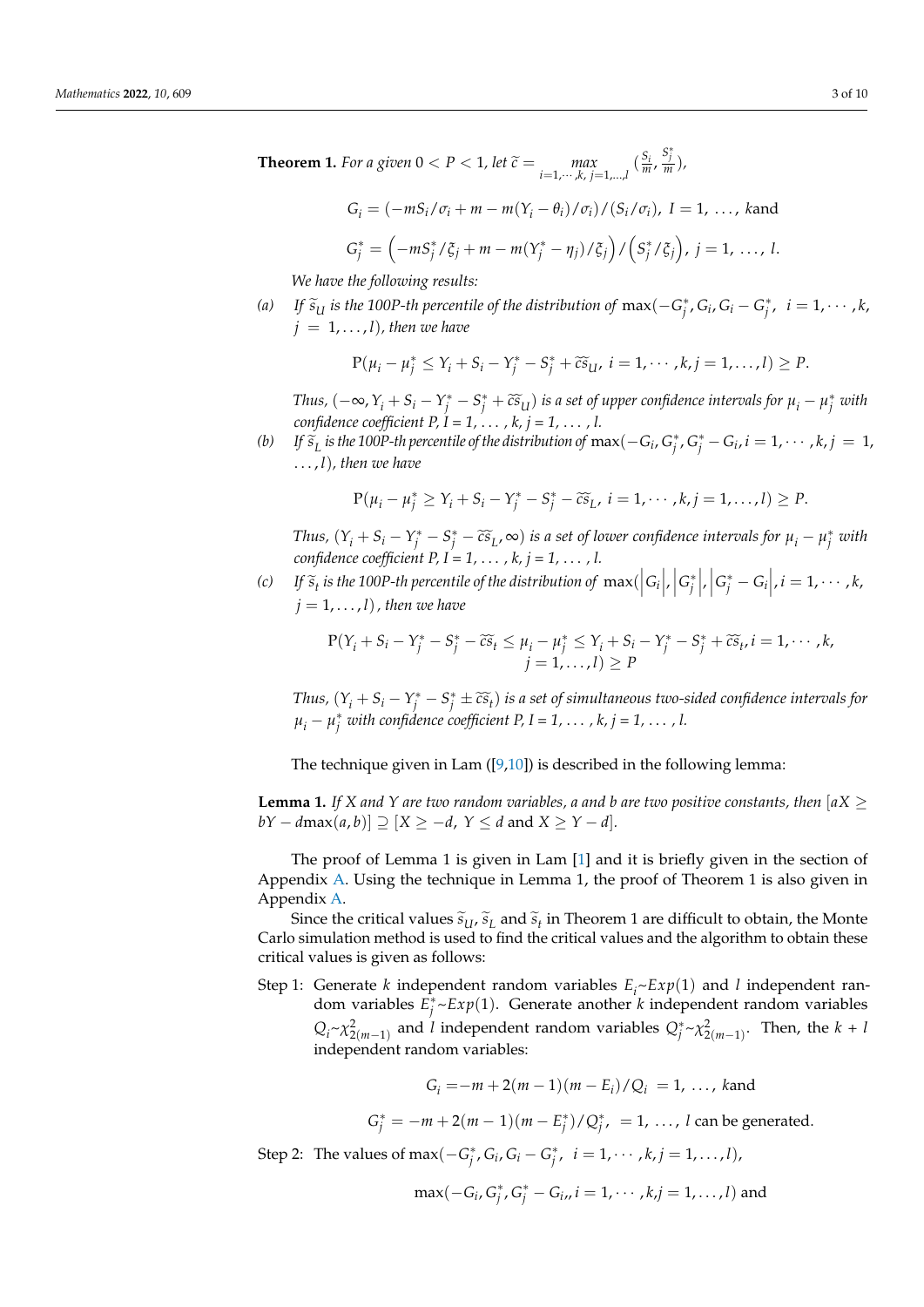$\max(\left|G_i\right|, \left|G_j^*\right|, \left|G_j^*\right|, i = 1, \cdots, k, j = 1, \ldots, l)$  can be computed.

Step 3: Repeat Step 1 and Step 2 100,000 times. Then, the critical values  $\tilde{s}_U$ ,  $\tilde{s}_L$  and  $\tilde{s}_t$  can be obtained as the 100*P*-th empirical percentiles of

$$
\max(-G_j^*, G_i, G_i - G_j^*, i = 1, \cdots, k, j = 1, \ldots, l),
$$

$$
\max(-G_i, G_j^*, G_j^* - G_i, i = 1, \cdots, k, j = 1, \ldots, l) \text{ and}
$$

$$
\max(\left|G_i\right|, \left|G_j^*\right|, \left|G_j^* - G_i\right|, i = 1, \cdots, k, j = 1, \ldots, l) \text{ respectively.}
$$

The approximate critical values  $\tilde{s}_U$ ,  $\tilde{s}_L$ , and  $\tilde{s}_t$  under (*k*,*l*) = (2,2), (2,3), (2,4), (3,2), (3,3),  $w = 2(1)10(5)20$  and  $R = 0.90$ , 0.95, and 0.975 are listed in Table 1. From Table 1. it (4,2), *m* = 2(1)10(5)30 and *P* = 0.90, 0.95, and 0.975 are listed in Table [1.](#page-4-1) From Table [1,](#page-4-1) it can be seen that the approximate critical values  $\tilde{s}_U$ ,  $\tilde{s}_L$ , and  $\tilde{s}_t$  are increasing while  $k + l$  is<br>increasing for any given *R* and *w* or while *R* is increasing for any given *k L* and *w* Let *L* he increasing for any given *P* and *m* or while *P* is increasing for any given *k*, *l*, and *m*. Let *L*<sup>1</sup> be the length of the two-sided confidence intervals for  $\mu_i - \mu_j^*$ ,  $I = 1, \ldots, k, j = 1, \ldots, l$  for the one-stage procedure, then we have  $L_1 = 2c\tilde{s}_t$ . From this equation, we can see that the larger<br>the  $k + l$  the larger the value of  $\tilde{s}$  and then the larger confidence length of L, for any given the *k* + *l*, the larger the value of  $\tilde{s}_t$  and then the larger confidence length of *L*<sub>1</sub> for any given *R* and *m*, *L* ileavies, we can also see that when *R* increases, the sonfidence length increases *P* and *m*. Likewise, we can also see that when *P* increases, the confidence length increases for any given *k*, *l*, and *m*.

**Table 1.** Critical values of  $\tilde{s}_U$ ,  $\tilde{s}_L$ , and  $\tilde{s}_t$  for  $P = 0.90$ , 0.95, and 0.975.

|                | l              | $\boldsymbol{m}$ | $P = 0.90$                        |               | $P = 0.95$    |               | $P = 0.975$                                 |               |                                  |                                             |               |
|----------------|----------------|------------------|-----------------------------------|---------------|---------------|---------------|---------------------------------------------|---------------|----------------------------------|---------------------------------------------|---------------|
| k              |                |                  | $\tilde{}$<br>$\pmb{s}_{\pmb{U}}$ | $\tilde{s}_L$ | $\tilde{s}_t$ | $\tilde{s}_U$ | $\tilde{\phantom{a}}$<br>$\boldsymbol{s}_L$ | $\tilde{s}_t$ | $\tilde{\phantom{a}}$<br>$s_{U}$ | $\tilde{\phantom{a}}$<br>$\boldsymbol{s}_L$ | $\tilde{s}_t$ |
| $\overline{c}$ | $\overline{2}$ | $\overline{c}$   | 24.32                             | 24.36         | 49.17         | 50.12         | 50.52                                       | 100.37        | 100.68                           | 102.56                                      | 202.85        |
|                |                | 3                | 11.13                             | 11.13         | 16.84         | 17.06         | 17.06                                       | 25.14         | 25.35                            | 25.26                                       | 36.73         |
|                |                | $\overline{4}$   | 9.51                              | 9.52          | 13.23         | 13.34         | 13.38                                       | 18.07         | 18.10                            | 18.19                                       | 24.08         |
|                |                | 5                | 9.18                              | 9.20          | 12.27         | 12.33         | 12.39                                       | 16.01         | 16.03                            | 16.10                                       | 20.43         |
|                |                | 6                | 9.22                              | 9.22          | 12.02         | 12.11         | 12.11                                       | 15.31         | 15.35                            | 15.36                                       | 19.02         |
|                |                | 7                | 9.40                              | 9.42          | 12.06         | 12.14         | 12.13                                       | 15.04         | 15.08                            | 15.09                                       | 18.33         |
|                |                | 8                | 9.65                              | 9.64          | 12.22         | 12.30         | 12.28                                       | 15.07         | 15.12                            | 15.10                                       | 18.16         |
|                |                | 9                | 9.90                              | 9.93          | 12.44         | 12.48         | 12.53                                       | 15.19         | 15.22                            | 15.23                                       | 18.09         |
|                |                | 10               | 10.21                             | 10.23         | 12.72         | 12.78         | 12.79                                       | 15.39         | 15.42                            | 15.43                                       | 18.24         |
|                |                | 15               | 11.67                             | 11.68         | 14.23         | 14.29         | 14.28                                       | 16.85         | 16.87                            | 16.87                                       | 19.47         |
|                |                | 20               | 13.02                             | 13.03         | 15.70         | 15.75         | 15.75                                       | 18.35         | 18.36                            | 18.39                                       | 20.98         |
|                |                | 25               | 14.28                             | 14.30         | 17.10         | 17.13         | 17.17                                       | 19.84         | 19.84                            | 19.88                                       | 22.46         |
|                |                | 30               | 15.48                             | 15.42         | 18.41         | 18.49         | 18.44                                       | 21.27         | 21.33                            | 21.26                                       | 24.01         |
| 2              | $\,$ 3 $\,$    | 2                | 26.30                             | 35.08         | 61.24         | 53.65         | 71.91                                       | 124.81        | 107.23                           | 145.94                                      | 252.28        |
|                |                | 3                | 11.65                             | 14.09         | 19.30         | 17.70         | 21.30                                       | 28.67         | 26.07                            | 31.42                                       | 41.94         |
|                |                | $\overline{4}$   | 9.96                              | 11.57         | 14.83         | 13.84         | 16.01                                       | 20.08         | 18.67                            | 21.54                                       | 26.65         |
|                |                | 5                | 9.61                              | 10.90         | 13.55         | 12.82         | 14.44                                       | 17.52         | 16.54                            | 18.52                                       | 22.18         |
|                |                | 6                | 9.68                              | 10.81         | 13.20         | 12.57         | 13.95                                       | 16.61         | 15.81                            | 17.42                                       | 20.47         |
|                |                | 7                | 9.90                              | 10.89         | 13.15         | 12.63         | 13.78                                       | 16.27         | 15.62                            | 16.92                                       | 19.65         |
|                |                | 8                | 10.14                             | 11.09         | 13.28         | 12.78         | 13.87                                       | 16.18         | 15.58                            | 16.80                                       | 19.33         |
|                |                | 9                | 10.43                             | 11.34         | 13.48         | 13.01         | 14.03                                       | 16.29         | 15.75                            | 16.85                                       | 19.31         |
|                |                | $10\,$           | 10.73                             | 11.65         | 13.75         | 13.29         | 14.29                                       | 16.48         | 15.94                            | 17.01                                       | 19.38         |
|                |                | 15               | 12.31                             | 13.10         | 15.28         | 14.91         | 15.75                                       | 17.91         | 17.49                            | 18.36                                       | 20.55         |
|                |                | 20               | 13.76                             | 14.51         | 16.80         | 16.47         | 17.21                                       | 19.46         | 19.09                            | 19.85                                       | 22.05         |
|                |                | 25               | 15.13                             | 15.86         | 18.29         | 17.95         | 18.71                                       | 21.01         | 20.64                            | 21.40                                       | 23.68         |
|                |                | 30               | 16.39                             | 17.10         | 19.67         | 19.38         | 20.05                                       | 22.54         | 22.23                            | 22.88                                       | 25.34         |
| $\overline{2}$ | $\overline{4}$ | $\overline{2}$   | 28.14                             | 46.00         | 73.85         | 56.73         | 94.80                                       | 150.80        | 114.03                           | 190.63                                      | 303.81        |
|                |                | 3                | 12.08                             | 16.69         | 21.52         | 18.19         | 25.01                                       | 31.74         | 26.67                            | 36.62                                       | 46.28         |
|                |                | $\overline{4}$   | 10.25                             | 13.17         | 16.07         | 14.15         | 18.05                                       | 21.66         | 18.96                            | 24.10                                       | 28.58         |
|                |                | 5                | 9.90                              | 12.25         | 14.59         | 13.12         | 16.04                                       | 18.75         | 16.84                            | 20.46                                       | 23.57         |
|                |                | 6                | 9.98                              | 11.99         | 14.08         | 12.86         | 15.27                                       | 17.60         | 16.08                            | 18.97                                       | 21.59         |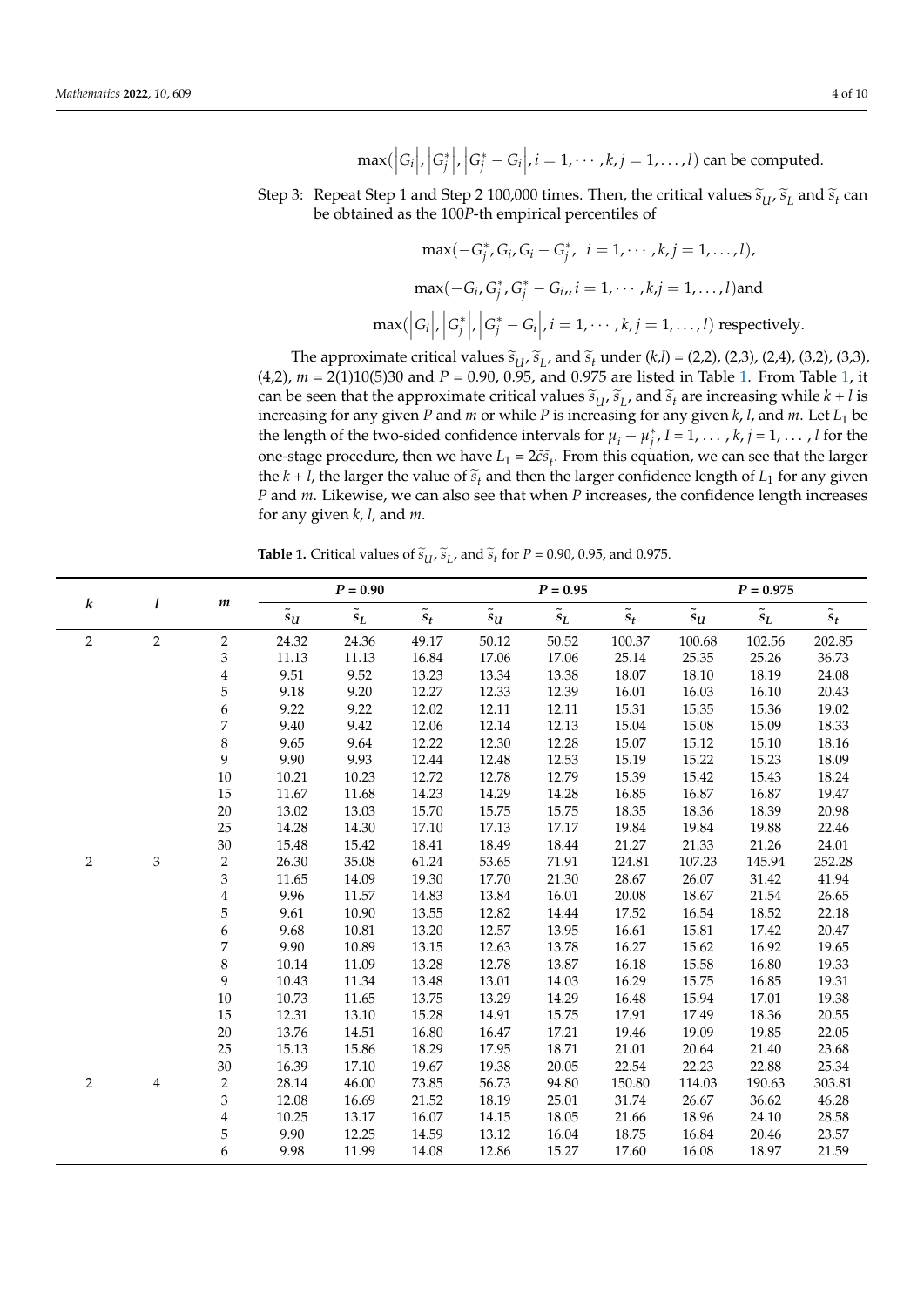<span id="page-4-1"></span>

|  | <b>Table 1.</b> Cont. |
|--|-----------------------|
|  |                       |

| $P = 0.90$<br>$P = 0.95$                                                                                                                                                                       | $P = 0.975$    |                 |
|------------------------------------------------------------------------------------------------------------------------------------------------------------------------------------------------|----------------|-----------------|
| $\boldsymbol{k}$<br>l<br>$\boldsymbol{m}$<br>$\tilde{s}_L$<br>$\tilde{s}_L$<br>$\tilde{s}_t$<br>$\widetilde{\phantom{m}}$<br>$\tilde{s}_t$<br>$\tilde{s}_U$<br>$\tilde{s}_U$<br>$\sqrt{s_{U}}$ | $\tilde{s}_L$  | $\tilde{s}_t$   |
| $\boldsymbol{7}$<br>10.19<br>11.99<br>13.97<br>12.92<br>17.15<br>15.88<br>15.01                                                                                                                | 18.29          | 20.70           |
| 8<br>10.46<br>12.16<br>14.07<br>15.04<br>17.09<br>15.90<br>13.08                                                                                                                               | 18.13          | 20.32           |
| 9<br>10.76<br>15.18<br>17.15<br>12.41<br>14.28<br>13.36<br>16.05                                                                                                                               | 18.12          | 20.18           |
| $10\,$<br>11.10<br>12.65<br>14.52<br>13.67<br>15.36<br>17.31<br>16.35                                                                                                                          | 18.17          | 20.24           |
| 15<br>16.05<br>18.70<br>12.76<br>14.13<br>15.33<br>16.78<br>17.88                                                                                                                              | 19.42          | 21.38           |
| $20\,$<br>14.32<br>15.59<br>17.63<br>17.01<br>18.28<br>20.29<br>19.63                                                                                                                          | 20.90          | 22.92           |
| 25<br>15.70<br>16.96<br>19.76<br>$21.87\,$<br>21.22<br>19.13<br>18.51                                                                                                                          | 22.45          | 24.51           |
| 30<br>23.41<br>17.04<br>18.25<br>20.57<br>20.01<br>21.19<br>22.81                                                                                                                              | 24.00          | 26.16           |
| $\overline{2}$<br>$\overline{c}$<br>35.20<br>3<br>26.44<br>61.78<br>72.37<br>54.14<br>126.61<br>147.01                                                                                         | 108.88         | 255.82          |
| 3<br>14.11<br>21.36<br>17.76<br>28.75<br>31.50<br>11.73<br>19.34                                                                                                                               | 26.19          | 41.94           |
| $\overline{4}$<br>11.54<br>9.95<br>15.96<br>20.01<br>14.79<br>13.82<br>21.39                                                                                                                   | 18.67          | 26.57           |
| 5<br>10.90<br>9.62<br>12.82<br>13.56<br>14.44<br>17.54<br>18.57                                                                                                                                | 16.52          | 22.21           |
| 6<br>10.81<br>9.69<br>13.21<br>13.95<br>12.58<br>16.65<br>17.48                                                                                                                                | 15.83          | 20.50           |
| 7<br>10.88<br>9.87<br>13.15<br>13.79<br>12.61<br>16.25<br>16.93                                                                                                                                | 15.60          | 19.68           |
| 8<br>11.07<br>10.12<br>13.25<br>13.84<br>12.75<br>16.17<br>16.78                                                                                                                               | 15.57          | 19.28           |
| 9<br>11.36<br>10.43<br>13.50<br>14.09<br>13.02<br>16.32<br>16.93                                                                                                                               | 15.71          | 19.29           |
| $10\,$<br>$10.76\,$<br>13.75<br>14.27<br>17.03<br>11.62<br>13.32<br>16.50                                                                                                                      | 15.98          | 19.37           |
| 13.09<br>12.30<br>14.87<br>17.89<br>15<br>15.25<br>15.71<br>18.35                                                                                                                              | 17.46          | 20.53           |
| $20\,$<br>19.50<br>19.91<br>14.52<br>13.78<br>16.82<br>17.25<br>16.48                                                                                                                          | 19.13          | 22.13           |
| 25<br>21.37<br>15.85<br>15.14<br>18.28<br>18.67<br>17.98<br>21.02                                                                                                                              | 20.70          | 23.69           |
| 30<br>17.08<br>16.40<br>19.38<br>22.51<br>22.84<br>19.66<br>20.04                                                                                                                              | 22.18          | 25.23           |
| $\overline{c}$<br>$\mathfrak{Z}$<br>36.89<br>76.37<br>149.80<br>154.64<br>$\ensuremath{\mathfrak{Z}}$<br>37.08<br>71.42<br>75.84                                                               | 151.29         | 307.21          |
| 3<br>14.75<br>20.62<br>21.62<br>21.84<br>30.33<br>32.03<br>14.65                                                                                                                               | 32.58          | 45.30           |
| $\boldsymbol{4}$<br>11.93<br>20.75<br>11.96<br>15.14<br>16.50<br>16.32<br>21.69                                                                                                                | 22.07          | 27.54           |
| 5<br>17.98<br>11.34<br>11.33<br>13.72<br>14.91<br>14.92<br>18.98                                                                                                                               | 19.23          | 22.82           |
| 6<br>13.19<br>16.75<br>11.18<br>11.21<br>14.41<br>14.38<br>17.81                                                                                                                               | 17.80          | 20.63           |
| $\overline{7}$<br>11.35<br>11.39<br>13.09<br>14.23<br>14.33<br>16.23<br>17.41                                                                                                                  | 17.31          | 19.67           |
| 8<br>11.60<br>11.59<br>13.13<br>14.26<br>14.34<br>16.06<br>17.34                                                                                                                               | 17.34          | 19.34           |
| 9<br>11.89<br>13.27<br>11.84<br>14.63<br>14.63<br>16.24<br>17.43                                                                                                                               | 17.37          | 19.13           |
| 10<br>12.17<br>12.18<br>14.82<br>16.21<br>13.48<br>14.78<br>17.64                                                                                                                              | 17.51          | 19.15           |
| 17.44<br>19.08<br>15<br>13.70<br>13.81<br>14.79<br>16.35<br>16.33                                                                                                                              | 18.86          | 20.20           |
| $20\,$<br>18.87<br>20.59<br>15.23<br>15.33<br>16.20<br>17.95<br>17.98                                                                                                                          | 20.67          | 21.55           |
| 25<br>16.74<br>16.71<br>17.60<br>19.39<br>19.54<br>20.19<br>22.18                                                                                                                              | 22.23          | 23.09           |
| 30<br>18.06<br>20.89<br>21.70<br>23.63<br>18.07<br>18.86<br>20.93<br>189.64                                                                                                                    | 23.77          | 24.37           |
| $\overline{c}$<br>$\overline{c}$<br>28.21<br>73.93<br>94.26<br>57.19<br>46.06<br>150.66<br>4<br>3<br>16.63<br>12.08<br>24.99<br>31.72                                                          | 114.78         | 301.99<br>46.31 |
| 18.16<br>21.46<br>36.63<br>$\overline{4}$<br>13.19<br>14.11<br>21.60<br>24.00<br>10.23<br>16.07<br>18.01                                                                                       | 26.62<br>18.93 | 28.49           |
| 5<br>9.90<br>12.26<br>14.59<br>16.05<br>13.08<br>18.77<br>20.50                                                                                                                                | 16.83          | 23.66           |
| 9.95<br>11.98<br>14.09<br>15.30<br>12.86<br>17.64<br>18.99                                                                                                                                     | 16.10          | 21.62           |
| 6<br>7<br>12.02<br>10.19<br>14.01<br>15.06<br>12.92<br>17.21<br>18.36                                                                                                                          | 15.92          | 20.74           |
| $\,$ 8 $\,$<br>12.17<br>10.47<br>14.09<br>15.05<br>13.12<br>17.10<br>18.13                                                                                                                     | 15.95          | 20.35           |
| 9<br>12.37<br>10.78<br>14.25<br>17.13<br>18.06<br>15.14<br>13.38                                                                                                                               | 16.11          | 20.19           |
| $10\,$<br>12.66<br>11.12<br>14.54<br>15.39<br>13.68<br>17.32<br>18.20                                                                                                                          | 16.35          | 20.24           |
| 12.75<br>15.31<br>19.39<br>15<br>14.12<br>16.04<br>16.76<br>18.67                                                                                                                              |                |                 |
|                                                                                                                                                                                                |                |                 |
|                                                                                                                                                                                                | 17.90          | 21.32           |
| $20\,$<br>15.57<br>14.28<br>17.62<br>18.29<br>16.98<br>20.27<br>20.93<br>25<br>16.96<br>15.69<br>19.79<br>18.53<br>21.89<br>22.52<br>19.14                                                     | 19.57<br>21.22 | 22.89<br>24.55  |

## <span id="page-4-0"></span>**3. Example**

From Wu et al. [\[4\]](#page-8-3), data consisting of the duration of remission achieved by four drugs for treating leukemia are used to illustrate our proposed simultaneous confidence intervals in Theorem 1. The data are listed in Table [2.](#page-5-0) We regard drugs 1,2 as the treatment groups *π*<sub>1</sub>, *π*<sub>2</sub> and drugs 3,4 as the control groups  $π_1^*$ ,  $π_2^*$ .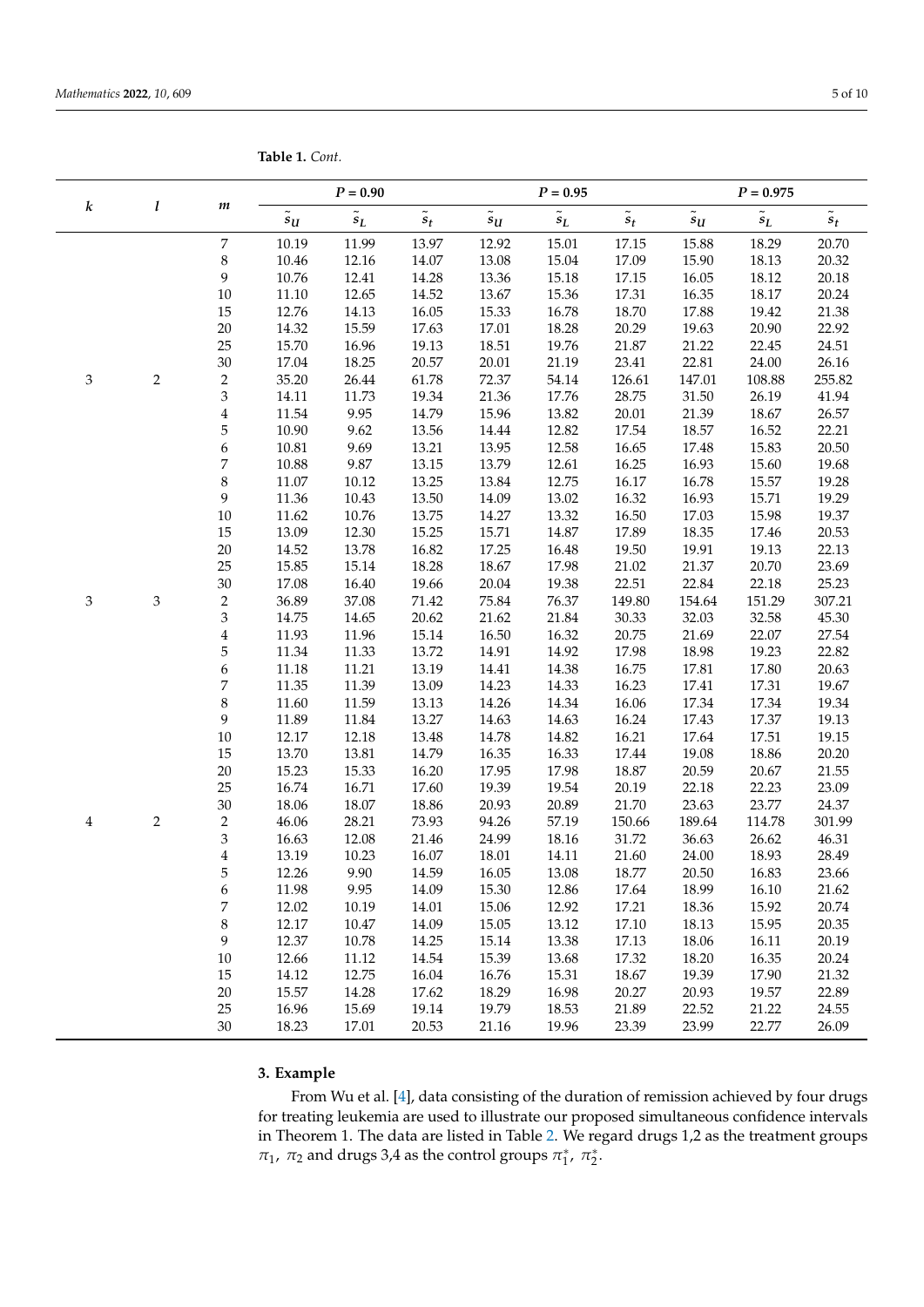| Drug 1 $(\mu_1)$ | Drug 2 $(\mu_2)$ | Drug 3 $(\mu_1^*)$ | Drug $4(\mu_2^*)$ |
|------------------|------------------|--------------------|-------------------|
| 1.034            | 2.214            | 4.158              | 5.115             |
| 2.344            | 4.976            | 4.025              | 4.498             |
| 1.266            | 8.154            | 5.170              | 4.617             |
| 1.563            | 2.686            | 11.909             | 4.651             |
| 1.169            | 2.271            | 4.912              | 4.533             |
| 4.118            | 3.139            | 4.629              | 4.513             |
| 1.013            | 2.214            | 3.955              | 7.641             |
| 1.509            | 4.480            | 6.735              | 5.971             |
| 1.109            | 8.847            | 3.140              | 12.130            |
| 1.965            | 2.239            | 12.446             | 4.699             |
| 5.136            | 3.473            | 8.777              | 4.914             |
| 1.533            | 2.761            | 6.321              | 17.169            |
| 1.716            | 2.833            | 3.256              | 5.497             |
| 2.778            | 2.381            | 8.250              | 11.332            |
| 2.546            | 3.548            | 3.759              | 18.922            |
| 2.626            | 2.414            | 5.205              | 13.712            |
| 3.413            | 2.832            | 3.071              | 6.309             |
| 1.929            | 5.551            | 3.147              | 10.086            |
| 2.061            | 3.376            | 9.773              | 9.293             |
| 2.951            | 2.968            | 10.218             | 11.787            |

<span id="page-5-0"></span>**Table 2.** Data for the duration of remission by four drugs.

The longer mean duration of remission time ( $\mu_i$  or  $\mu_j^*$ ,  $i = 1, 2$ ,  $j = 1, 2$ ) is desired for this example. Lawless [\[12\]](#page-9-0) conducted the likelihood ratio asymptotic  $\chi^2$  test to show that there is a significant difference among the four scale parameters. Thus, the data analysis one-stage multiple comparison procedures with several controls  $\mu_i - \mu_j^*$ ,  $i = 1, 2$ ,  $j = 1, 2$ in Theorem 1 for exponential mean lifetimes under heteroscedasticity can be applied. The required statistics and critical values of  $\tilde{s}_{U}$ ,  $\tilde{s}_{L}$ , and  $\tilde{s}_{t}$  for *P* = 0.90, 0.95, and 0.975 are summarized in Table 3. summarized in Table [3.](#page-5-1)

| <b>Statistics</b> | Drug 1              | Drug 2                           | <b>Statistics</b>  | Drug 3 | Drug 4 |
|-------------------|---------------------|----------------------------------|--------------------|--------|--------|
| $Y_i$             | 1.013               | 2.214                            |                    | 3.071  | 4.498  |
| $S_i$             | 1.238               | 1.530                            | $Y^*_{j}$<br>$S^*$ | 3.233  | 4.075  |
| $\widetilde{c}$   | 0.204               |                                  |                    |        |        |
|                   | $Y_1 - Y_1^* +$     | $Y_2 - Y_1^* +$<br>$S_2 - S_1^*$ |                    |        |        |
|                   | $S_1 - S_1^*$       |                                  |                    |        |        |
|                   | $-4.053$            | $-2.560$                         |                    |        |        |
|                   | $Y_1 - Y_2^* +$     | $Y_2 - Y_2^* +$                  |                    |        |        |
|                   | $S_1 - S_2^*$       | $\bar{S}_2 - \bar{S}_2^*$        |                    |        |        |
|                   | $-6.322$            | $-4.829$                         |                    |        |        |
| $\boldsymbol{P}$  | $\widetilde{s}_{U}$ | $\widetilde{s}_L$                | $\widetilde{s}_t$  |        |        |
| 0.900             | 13.02               | 13.03                            | 15.70              |        |        |
| 0.950             | 15.75               | 15.75                            | 18.35              |        |        |
| 0.975             | 18.36               | 18.39                            | 20.98              |        |        |

<span id="page-5-1"></span>**Table 3.** The required statistics and critical values.

Applying parts (a) and (b) of Theorem 1, we can find the upper and lower confidence bounds for  $\mu_i - \mu_j^*$ ,  $i = 1, 2$ ,  $j = 1, 2$  with confidence coefficients 0.90, 0.95, and 0.975 given in Table [4.](#page-6-1) With respect to the upper confidence bounds, drug 1 is selected in a subset of worse than several controls (drug 3 and 4) and drugs 1 and 2 are selected in a subset of worse than the control (drug 3) with the probability of correct selection being at least 0.90, 0.95, and 0.975 in terms of mean lifetimes since their one-sided confidence intervals do not contain zero.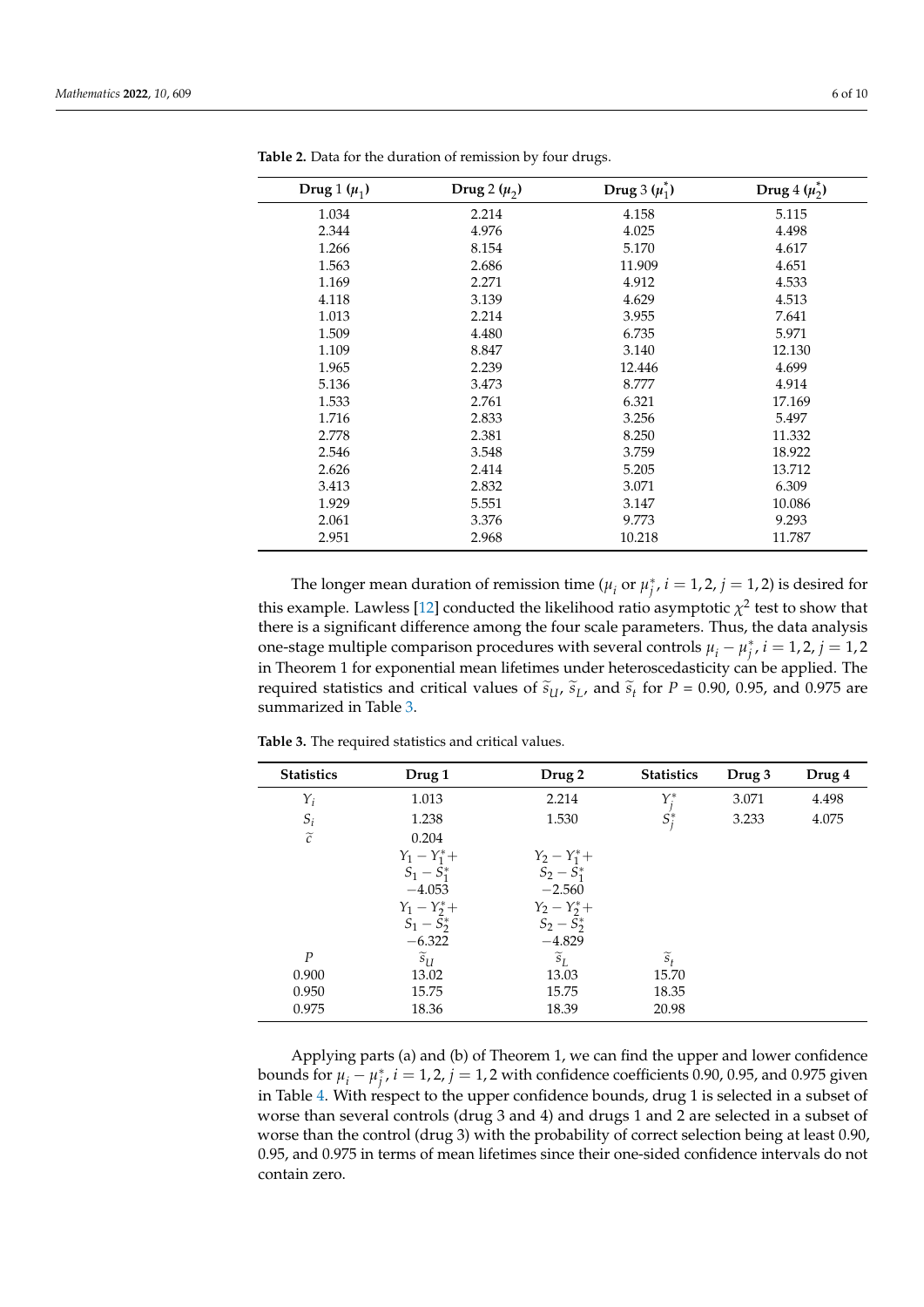| Parameter            | $(-\infty,Y_i+S_i-Y_j^*-S_j^*+\tilde{c}\tilde{s}_U)$ , $(Y_i+S_i-Y_j^*-S_j^*-\tilde{c}\tilde{s}_L,\infty)$ |                       |                       |  |  |  |
|----------------------|------------------------------------------------------------------------------------------------------------|-----------------------|-----------------------|--|--|--|
|                      | 90%                                                                                                        | 95%                   | $97.5\%$              |  |  |  |
| 1. $\mu_1 - \mu_1^*$ | $(-\infty, -1.397)$ ,                                                                                      | $(-\infty, -0.840)$ , | $(-\infty, -0.320)$ , |  |  |  |
|                      | $(-6.711,\infty)$                                                                                          | $(-7.266,\infty)$     | $(-7.805,\infty)$     |  |  |  |
| 2. $\mu_1 - \mu_2^*$ | $(-\infty, -3.666)$ ,                                                                                      | $(-\infty, -3.109)$ , | $(-\infty, -2.589)$ , |  |  |  |
|                      | $(-8.980,\infty)$                                                                                          | $(-9.535,\infty)$     | $(-10.07,\infty)$     |  |  |  |
| 3. $\mu_2 - \mu_1^*$ | $(-\infty, 0.096)$ ,                                                                                       | $(-\infty, 0.653)$ ,  | $(-\infty, 1.173)$ ,  |  |  |  |
|                      | $(-5.218, \infty)$                                                                                         | $(-5.773,\infty)$     | $(-6.312,\infty)$     |  |  |  |
| 4. $\mu_2 - \mu_2^*$ | $(-\infty, -2.173)$ ,                                                                                      | $(-\infty, -1.616)$ , | $(-\infty, -1.096)$ , |  |  |  |
|                      | $(-1.616, \infty)$                                                                                         | $(-8.042,\infty)$     | $(-8.581,\infty)$     |  |  |  |

<span id="page-6-1"></span>**Table 4.** The upper confidence bounds and lower confidence bounds under *P* = 0.90, 0.95, 0.975.

Applying part (c) of Theorem 1, we can find the two-sided confidence bounds for  $\mu_i - \mu_j^*$ ,  $i = 1, 2$ ,  $j = 1, 2$  with confidence coefficients 0.90, 0.95, and 0.975 listed in Table [5.](#page-6-2) For confidence coefficients 0.90, 0.95, and 0.975, we can conclude that drug 1 is worse than several controls (drugs 3 and 4) and drug 2 is worse than drug 4 since both bounds of the two-sided confidence intervals for these two drugs are negative. Furthermore, drug 2 is not significantly different from drug 3 in terms of mean remission times.

<span id="page-6-2"></span>**Table 5.** The two-sided confidence intervals under  $P = 0.90$ , 0.95, 0.975.

| Parameter            | $(Y_i + S_i - Y_i^* - S_i^* - \tilde{c}\tilde{s}_t, Y_i + S_i - Y_i^* - S_i^* + \tilde{c}\tilde{s}_t)$ |                    |                    |  |  |  |
|----------------------|--------------------------------------------------------------------------------------------------------|--------------------|--------------------|--|--|--|
|                      | 90%                                                                                                    | 95%                | $97.5\%$           |  |  |  |
| 1. $\mu_1 - \mu_1^*$ | $(-7.256, -0.850)$                                                                                     | $(-7.800, -0.310)$ | $(-8.333, 0.227)$  |  |  |  |
| 2. $\mu_1 - \mu_2^*$ | $(-9.525, -3.119)$                                                                                     | $(-10.07, -2.579)$ | $(-10.60, -2.042)$ |  |  |  |
| 3. $\mu_2 - \mu_1^*$ | $(-5.763, 0.643)$                                                                                      | $(-6.303, 1.183)$  | $(-6.840, 1.720)$  |  |  |  |
| 4. $\mu_2 - \mu_2^*$ | $(-8.032, -1.626)$                                                                                     | $(-8.572, -1.086)$ | $(-9.109, -0.549)$ |  |  |  |

#### <span id="page-6-0"></span>**4. Conclusions**

From the critical values in Table [1](#page-4-1) and the equation of  $L_1 = 2c\tilde{s}_t$ , it is found that the length of SCI is getting wider when we compare more populations for fixed *P* and *m*.

In practical applications, we may have several control populations instead of one control population. Applying Lam's [\[9,](#page-8-8)[10\]](#page-8-9) technique, we propose a multiple comparison procedure with several controls for exponential mean lifetimes under heteroscedasticity. In addition, the critical values for (*k*,*l*) = (2,2), (2,3), (2,4), (3,2), (3,3), (4,2), *m* = 2(1)10(5)30 and *P*\* = 0.90, 0.95, and 0.975 are provided for the use of this investigation problem in Table [1.](#page-4-1) Finally, we use one example to illustrate the practical use of our proposed procedures in Theorem 1. The multiple comparison procedure with one control for exponential mean lifetimes in Wu [\[8\]](#page-8-7) is only a special case of our new procedure in Theorem 1 of this research when  $l = 1$ . Therefore, the results in this paper have more general methods in many fields of applications.

**Funding:** This research was funded by the Ministry of Science and Technology, Taiwan, MOST 108-2118-M-032-001 and MOST 109-2118-M-032-001-MY2 and the APC was funded by MOST 109- 2118-M-032-001-MY2.

**Institutional Review Board Statement:** Not applicable.

**Informed Consent Statement:** Not applicable.

**Data Availability Statement:** Data available in a publicly accessible repository. The data presented in this study are openly available in Wu et al. [\[4\]](#page-8-3).

**Conflicts of Interest:** The author declares no conflict of interest.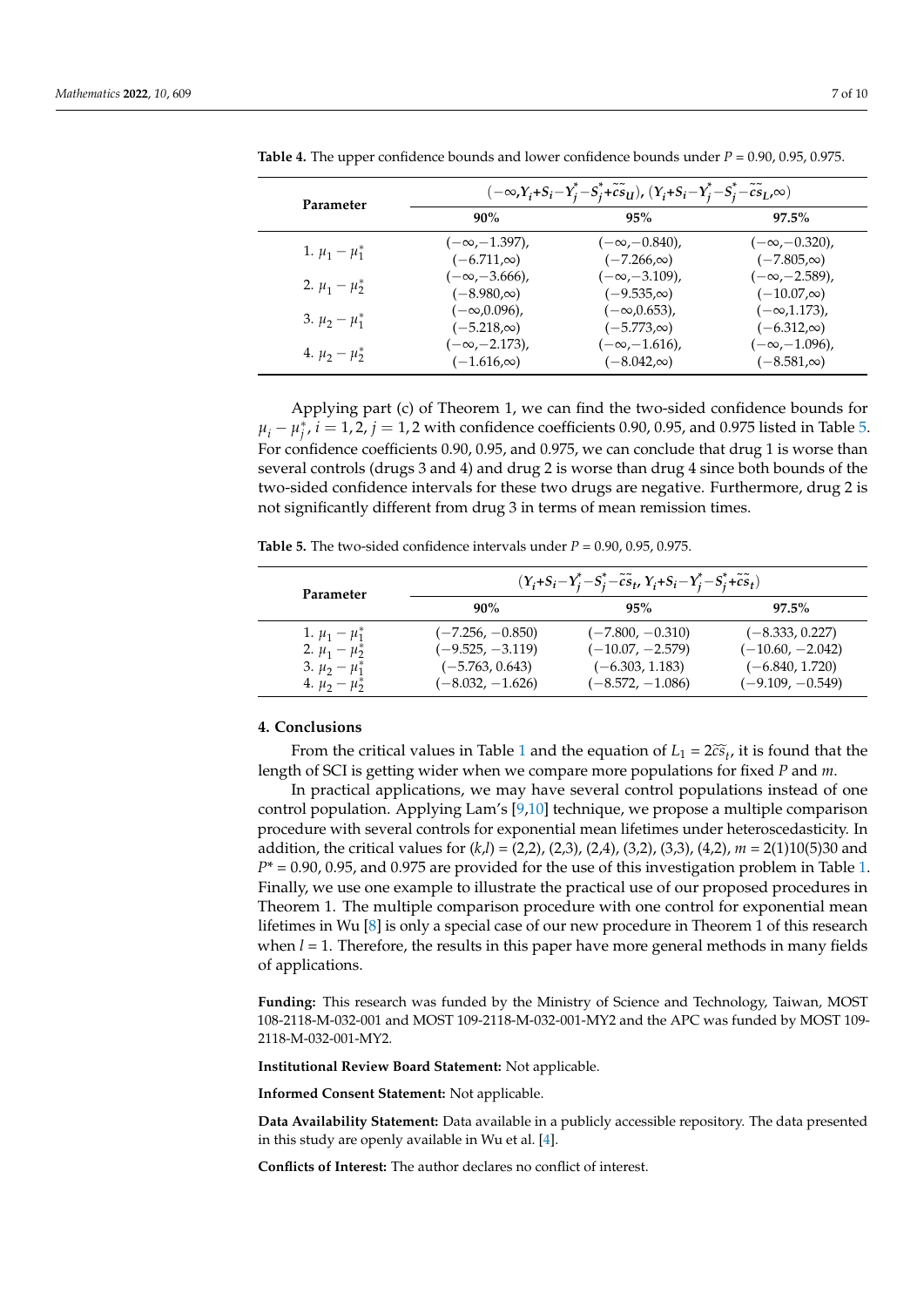## <span id="page-7-0"></span>**Appendix A**

**Proof of Lemma 1.** Consider the following three cases: Case 1: For  $b \ge a$ ,  $[X \ge Y - d$  and  $Y \le d]$  implies

$$
aX \ge a(Y - d) \ge b(Y - d) \ge bY - d\max(a, b).
$$

Case 2: For *b* < *a* and  $Y \le 0$ ,  $[X \ge -d]$  implies

$$
aX \ge -ad \ge bY - d\max(a, b).
$$

Case 3: For  $b < a$  and  $Y > 0$ ,  $[X \ge Y - d]$  implies

$$
aX \ge a(Y - d) \ge bY - d\max(a, b).
$$

The proof is established.  $\quad \Box$ 

**Proof of Theorem 1.** For (a), we have

$$
P(\mu_{i} - \mu_{j}^{*} \leq Y_{i} + S_{i} - Y_{j}^{*} - S_{j}^{*} + \widetilde{c} \widetilde{s}_{U}, i = 1, \dots, k, j = 1, \dots, l)
$$
\n
$$
= P(\theta_{i} + \sigma_{i} - \eta_{j} - \xi_{j} \leq Y_{i} + S_{i} - Y_{j}^{*} - S_{j}^{*} + \widetilde{c} \widetilde{s}_{U}, i = 1, \dots, k, j = 1, \dots, l)
$$
\n
$$
= P(-S_{i} + \sigma_{i} + \theta_{i} - Y_{i} \leq -S_{j}^{*} + \eta_{j} + \xi_{j} - Y_{j}^{*} + \widetilde{c} \widetilde{s}_{U}, i = 1, \dots, k, j = 1, \dots, l)
$$
\n
$$
= P\left(\frac{S_{i}}{m} \frac{\sigma_{i}}{S_{i}} \frac{m(-S_{i} + \sigma_{i} + \theta_{i} - Y_{i})}{\sigma_{i}} \leq \frac{S_{j}}{m} \frac{\eta_{j}}{S_{j}^{*}} \frac{m(-S_{j}^{*} + \eta_{j} + \xi_{j} - Y_{j}^{*})}{\eta_{j}} + \widetilde{c} \widetilde{s}_{U}
$$
\n
$$
, i = 1, \dots, k, j = 1, \dots, l)
$$
\n
$$
= P\left(\frac{S_{j}}{m} G_{j}^{*} \geq \frac{S_{i}}{m} G_{i} - \widetilde{c} \widetilde{s}_{U}, i = 1, \dots, k, j = 1, \dots, l\right)
$$
\n
$$
\geq E_{S_{1}, \dots, S_{k}} P\left(\frac{S_{j}^{*}}{m} G_{j}^{*} \geq \frac{S_{i}}{m} G_{i} - \max(\frac{S_{i}}{m}, \frac{S_{j}^{*}}{m}) \widetilde{s}_{U}, i = 1, \dots, k, j = 1, \dots, l\right)
$$
\n
$$
= P\left(-G_{j}^{*} \leq \widetilde{s}_{U}, G_{i} \leq \widetilde{s}_{U}, G_{j} - G_{k} \leq \widetilde{s}_{U}, i = 1, \dots, k, j = 1, \dots, l\right)
$$
\n

Satisfying the above equation, the value of  $\tilde{s}_U$  is determined as the 100*P*-th percentile<br>conditionism of max( $C^*$ ,  $C$ ,  $C$ ,  $C^*$ ,  $i = 1, \ldots, l$ ) and the nuclei thus of the distribution of max $(-G_j^*, G_i, G_i - G_j^*, i = \tilde{1}, \cdots, k, j = 1, \ldots, l)$  and the proof is thus established.

For (b), we have

$$
P(\mu_i - \mu_j^* \ge Y_i + S_i - Y_j^* - S_j^* - \widetilde{cs}_L, i = 1, \dots, k, j = 1, \dots, l)
$$
  
\n
$$
P(\theta_i + \sigma_i - \eta_j - \xi_j \ge Y_i + S_i - Y_j^* - S_j^* + \widetilde{cs}_L, i = 1, \dots, k, j = 1, \dots, l)
$$
  
\n
$$
= P\Big(-S_i + \sigma_i + \theta_i - Y_i \ge -S_j^* + \eta_j + \xi_j - Y_j^* + \widetilde{cs}_L, i = 1, \dots, k, j = 1, \dots, l\Big)
$$
  
\n
$$
= P\Big(\frac{S_i}{m} \frac{\sigma_i}{S_i} \frac{m(-S_i + \sigma_i + \theta_i - Y_i)}{\sigma_i} \ge \frac{S_j^*}{m} \frac{\eta_j}{S_j^*} \frac{m(-S_j^* + \eta_j + \xi_j - Y_j^*)}{\eta_j} + \widetilde{cs}_L
$$
  
\n
$$
i = 1, \dots, k, j = 1, \dots, l)
$$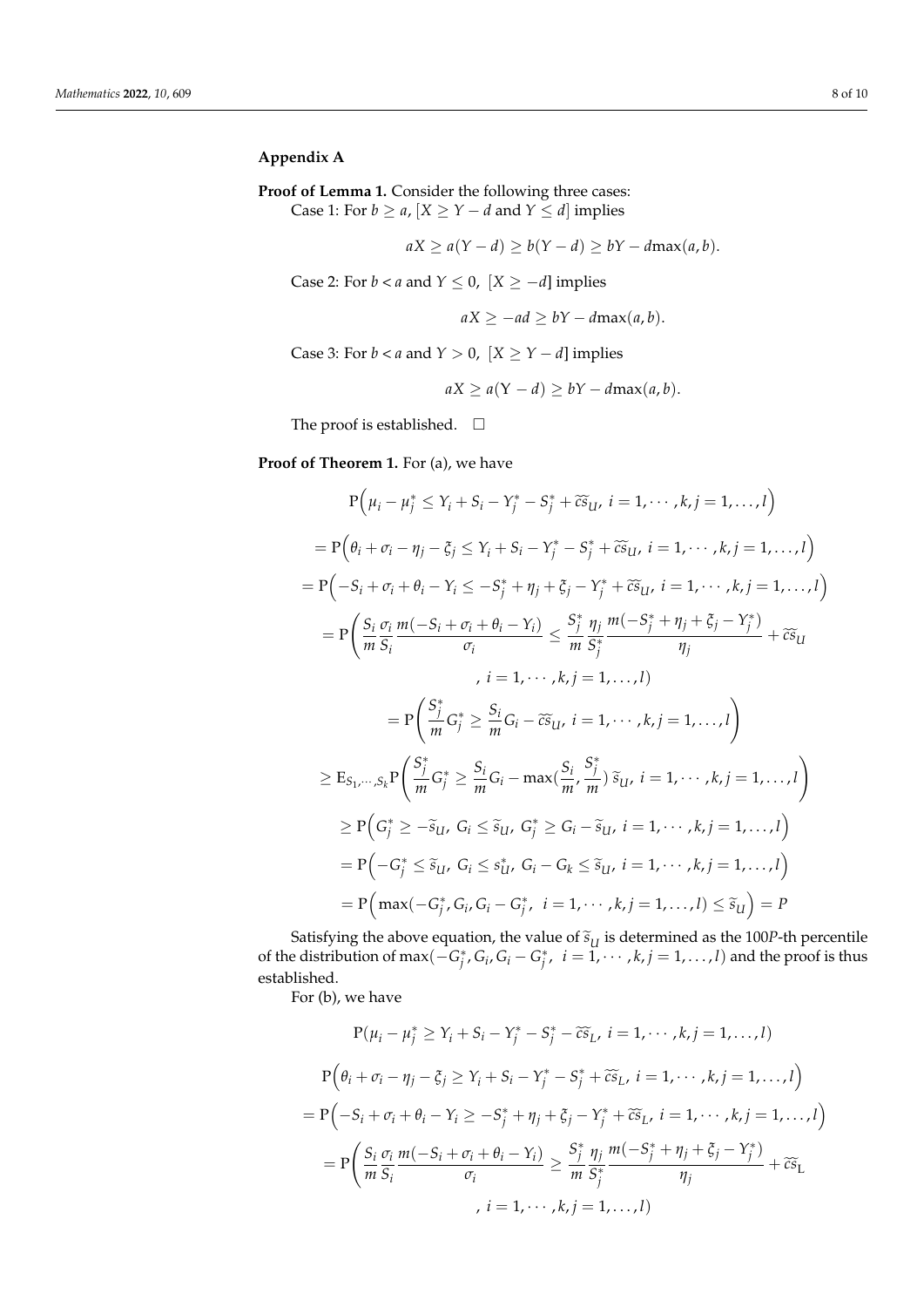$$
= P\left(\frac{S_i}{m}G_i \ge \frac{S_j^*}{m}G_j^* - \widetilde{cs}_L, i = 1, \dots, k, j = 1, \dots, l\right)
$$
  
\n
$$
\ge E_{S_1, \dots, S_k} P\left(\frac{S_i}{m}G_i \ge i \frac{S_j^*}{m}G_j^* - \max(\frac{S_i}{m}, \frac{S_j^*}{m}) \widetilde{s}_L, i = 1, \dots, k, j = 1, \dots, l\right)
$$
  
\n
$$
\ge P\left(G_i \ge -\widetilde{s}_L, G_j^* \le \widetilde{s}_L, G_i \ge G_j^* - \widetilde{s}_L, i = 1, \dots, k, j = 1, \dots, l\right)
$$
  
\n
$$
\ge P\left(-G_i \le \widetilde{s}_L, G_j^* \le \widetilde{s}_L, G_j^* - G_i \le \widetilde{s}_L, i = 1, \dots, k, j = 1, \dots, l\right)
$$
  
\n
$$
= P\left(\max(-G_i, G_j^*, G_j^* - G_i, i = 1, \dots, k, j = 1, \dots, l) \le \widetilde{s}_L\right) = P
$$

Satisfying the above equation, the value of  $\tilde{s}_L$  is determined as the 100*P*-th percentile<br>conditivition of max( $C, C^*$ ,  $C^*$ ,  $C, i = 1, \ldots, k$ ,  $i = 1, \ldots, l$ ) and the proof is thus of the distribution of max $(−G_i, G_j^*, G_j^* − G_i, i = 1, ..., k, j = 1, ..., l)$  and the proof is thus established.

For (c), combining (a) and (b), we have

$$
P(Y_i + S_i - Y_j^* - S_j^* - \widetilde{c}s_t \le \mu_i - \mu_j^* \le Y_i + S_i - Y_j^* - S_j^* + \widetilde{c}s_t, i = 1, \dots, k, j = 1, \dots, l)
$$
  
\n
$$
= P(Y_i + S_i - Y_j^* - S_j^* - \widetilde{c}s_t \le \theta_i + \sigma_i - \eta_j - \xi_j \le Y_i + S_i - Y_j^* - S_j^* + \widetilde{c}s_t,
$$
  
\n
$$
, i = 1, \dots, k, j = 1, \dots, l)
$$
  
\n
$$
= E_{S_1, \dots, S_k} P(-G_i \le \widetilde{s}_t, G_j^* \le \widetilde{s}_t, G_j^* - G_i \le \widetilde{s}_t \cap
$$
  
\n
$$
-G_j^* \le \widetilde{s}_t, G_i \le \widetilde{s}_t, G_i - G_j^* \le \widetilde{s}_t, i = 1, \dots, k, j = 1, \dots, l)
$$
  
\n
$$
\ge P\Big(\max(|G_i|, |G_j^*|, |G_j^* - G_i|, i = 1, \dots, k, j = 1, \dots, l) \le \widetilde{s}_t\Big) = P
$$

Satisfying the above equation, the value of  $\tilde{s}_t$  is determined as the 100*P*-th percentile of the distribution of  $\max(|G_i|, |G_j^*|, |G_j^*|, i = 1, \dots, k, j = 1, \dots, l)$  and the proof is thus established.

#### **References**

- <span id="page-8-0"></span>1. Bechhofer, R.E. A single sample multiple decision procedure for ranking means of normal populations with known variances. *Ann. Math. Stat.* **1954**, *25*, 16–39. [\[CrossRef\]](http://doi.org/10.1214/aoms/1177728845)
- <span id="page-8-1"></span>2. Gupta, S.S. On a Decision Rule for a Problem in Ranking Means. Doctoral Dissertation, Mimeograph Series No. 150. Institute of Statistics, University of North Carolina, Chapel Hill, NC, USA, 1956.
- <span id="page-8-2"></span>3. Lam, K.; Ng, C.K. Two-stage procedures for comparing several exponential populations with a control when the scale parameters are unknown and unequal. *Seq. Anal.* **1990**, *9*, 151–164. [\[CrossRef\]](http://doi.org/10.1080/07474949008836202)
- <span id="page-8-3"></span>4. Wu, S.F.; Lin, Y.P.; Yu, Y.R. One-stage multiple comparisons with the control for exponential location parameters under heteroscedasticity. *Comput. Stat. Data Anal.* **2010**, *54*, 1372–1380. [\[CrossRef\]](http://doi.org/10.1016/j.csda.2009.12.002)
- <span id="page-8-4"></span>5. Wu, S.F. New one-stage multiple comparisons procedures with the average for exponential location parameters under heteroscedasticity. *J. Stat. Comput. Simul.* **2016**, *86*, 2740–2748. [\[CrossRef\]](http://doi.org/10.1080/00949655.2015.1124433)
- <span id="page-8-5"></span>6. Maurya, V.; Goyal, A.; Gill, A.N. Multiple comparisons with more than one control for exponential location parameters under heteroscedasticity. *Commun. Stat. Simul. Comput.* **2011**, *40*, 621–644. [\[CrossRef\]](http://doi.org/10.1080/03610918.2010.549988)
- <span id="page-8-6"></span>7. Maurya, V.; Gill, A.N.; Singh, P. Multiple comparisons with a control for exponential location parameters under heteroscedasticity. *J. Appl. Stat.* **2013**, *40*, 1817–1830. [\[CrossRef\]](http://doi.org/10.1080/02664763.2013.796350)
- <span id="page-8-7"></span>8. Wu, S.F. One stage multiple comparisons of k-1 treatment mean lifetimes with the control for exponential distributions under heteroscedasticity. *Commun. Stat. Simul. Comput.* **2018**, *47*, 2968–2978. [\[CrossRef\]](http://doi.org/10.1080/03610918.2017.1366515)
- <span id="page-8-8"></span>9. Lam, K. *Subset Selection of Normal Populations under Heteroscedasticity. IPASRAS-II: Proceedings and Discussions of the Second International Conference on Inference Procedures Associated with Statistal Ranking and Selection on the Frontiers of Modern Statistical Inference Procedures, II*; ACM: New York, NY, USA, 1992; pp. 307–344.
- <span id="page-8-9"></span>10. Lam, K. An improved two-stage selection procedure. *Commun. Stat. Simul. Comput.* **1988**, *17*, 995–1006. [\[CrossRef\]](http://doi.org/10.1080/03610918808812708)
- <span id="page-8-10"></span>11. Gail, M.H.; Gastwirth, J.L. A scale-free goodness-of-fit Test for the Exponential Distribution Based on the Gini Statistic. *J. R. Stat. Soc. Ser. B* **1978**, *40*, 350–357. [\[CrossRef\]](http://doi.org/10.1111/j.2517-6161.1978.tb01048.x)